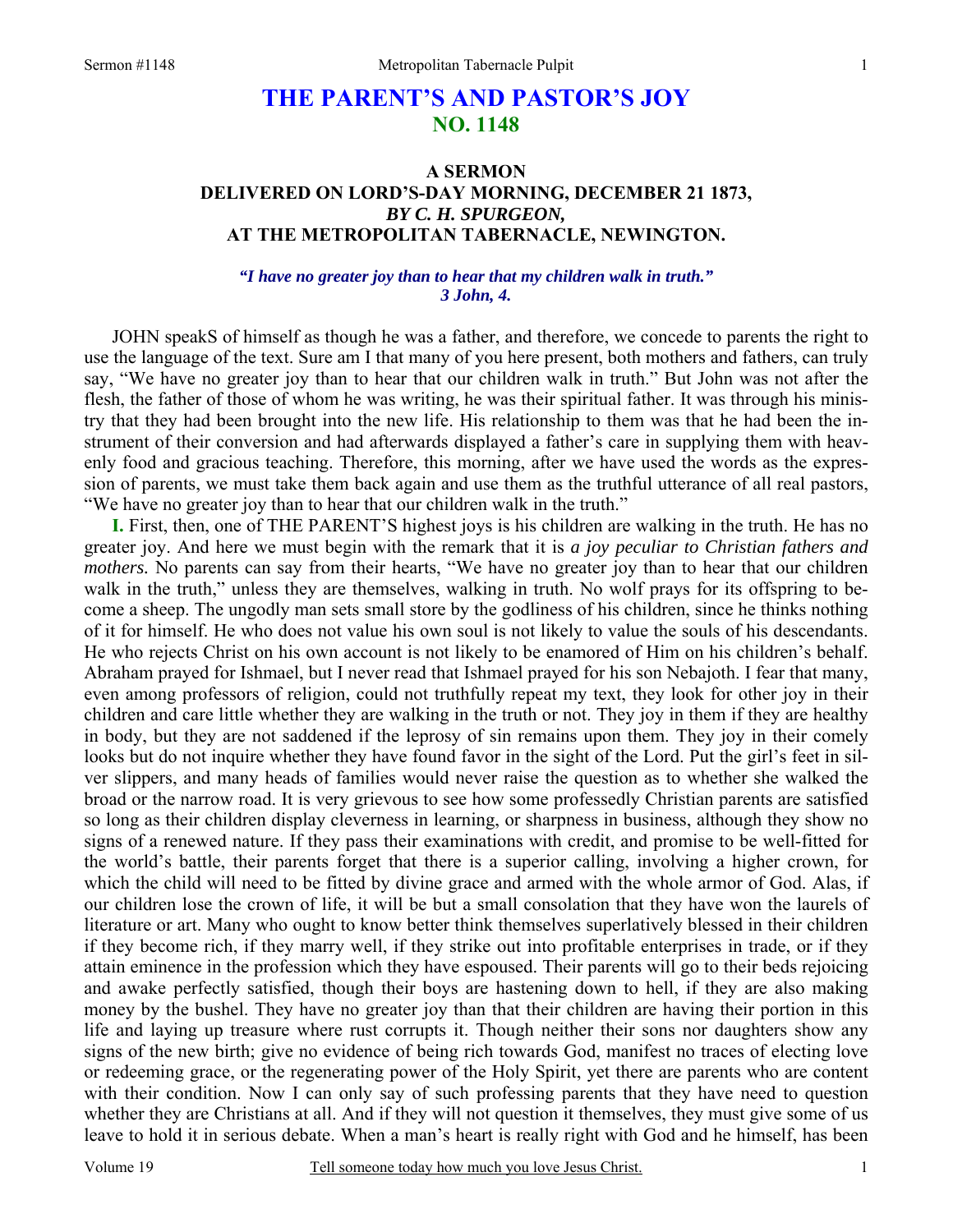saved from the wrath to come and is living in the light of his heavenly Father's countenance, it is certain that he is anxious about his children's souls, prizes their immortal natures and feels that nothing could give him greater joy than to hear that his children walk in the truth. Judge yourselves, then, beloved, this morning, by the gentle but searching test of the text. If you are professing Christians, but cannot say that you have no greater joy than the conversion of your children, you have reason to question whether you ought to have made such a profession at all.

Let us then remark, in the next place, that the joy which is mentioned in the text is *special in its object.* The expression is a thoughtful one. John did not write those words in a hurry, but he compressed a great deal into them. He says, "I have no greater joy than to hear that my children walk in truth." Now, beloved parents, it is a very great joy to us if our children learn the truth. I hope you will not suffer one of them to grow up and leave your roof without knowing the doctrines of the gospel, without knowing the life of Christ and the great precepts of Scripture, without having as clear an understanding as it is possible for you to give them of the great principles and plan of salvation. When we perceive that our children, when we question them, thoroughly understand the gospel and are well rooted and grounded in its doctrines, it is a great joy to us, and well it may be. It is, however, far more a joy when those same children feel the truth, for alas, we may know it and perish unless we have felt its power within. Parent, was not your heart glad when you first saw the tears of repentance in your daughter's eyes? Did you not rejoice when your son could say, "Father, I trust I have believed and am saved by the grace of God"? Yes, it is a greater joy that they should feel the power of the truth, than that they should know the letter of it. Such a joy, I hope, none of you are content to forego. It should be the holy ambition of every parent that his entire house should be renewed by the Holy Spirit.

It is a great joy when our children avow their sense of the truth, when, knowing it and feeling it, they at last have the courage to say, "We would join with the people of God, for we trust we belong to them." Oh, happy as a marriage day is that day in which the parent sees his child surrendered to the people of God, having first given his heart to the Christ of God! The baptism of our believing children is always a joyous occasion to us and so it ought to be. Our parents before us magnified the Lord when they heard us say, "We are on the Lord's side," and we cannot but give thanks abundantly when the same privilege falls to us in the persons of our children.

But, beloved, there is anxiety about all this. When you teach your children, there is the fear that perhaps they will not learn to profit. When they feel, there is still the fear lest it should be mere feeling and should be the work of nature and not the work of the Spirit of God. And even when they profess to be the Lord's, there yet remains the grave question, will this profession last? Will they be able to stand to it and be true to the faith until life's last hour? But the joy of the text is higher than these three, though these have to come before it, and it grows out of them. "I have no greater joy than this, to hear that my children *walk* in truth." That is the point, their practical religion, their actual exemplification of the power of the gospel upon their lives. This proves that the teaching was well received, that the feeling was not mere excitement, that the profession was not a falsehood or a mistake, but was done in the truth. What bliss it would be to us to see our sons grow up, and with integrity, prudence, uprightness and grace, walk in the truth. And to behold our daughters springing up in all their beauty, lovely with the adornment of a meek and quiet spirit, becoming in their homes while with us, or in the new homes which speedily grow up around them, patterns of everything that is tender, gracious, kind and true. "I have no greater joy than this," says John. And all of you to whom such joy as this has been allotted can say, "Amen. Amen. It is even so." The joy before us has, therefore, a special possessor and a special object.

*It is a healthful joy,* beloved, in which we may indulge to the fullest without the slightest fear, for it is superior in its character to all earthly joys. "Not too much," is a good rule for everything which has to do with time. But this joy in our children's walking in the truth we may indulge in as much as we will, for, first, it is a spiritual joy and therefore of a superior order. We do not joy to the fullest in the things which are seen of the eyes and heard of the ears, for these are things of the flesh which will decay, such as the garment which is eaten by the moth and the metal which is devoured by rust. We rejoice in the work of the Spirit of God, a work which will abide when this world shall have passed away. Hannah had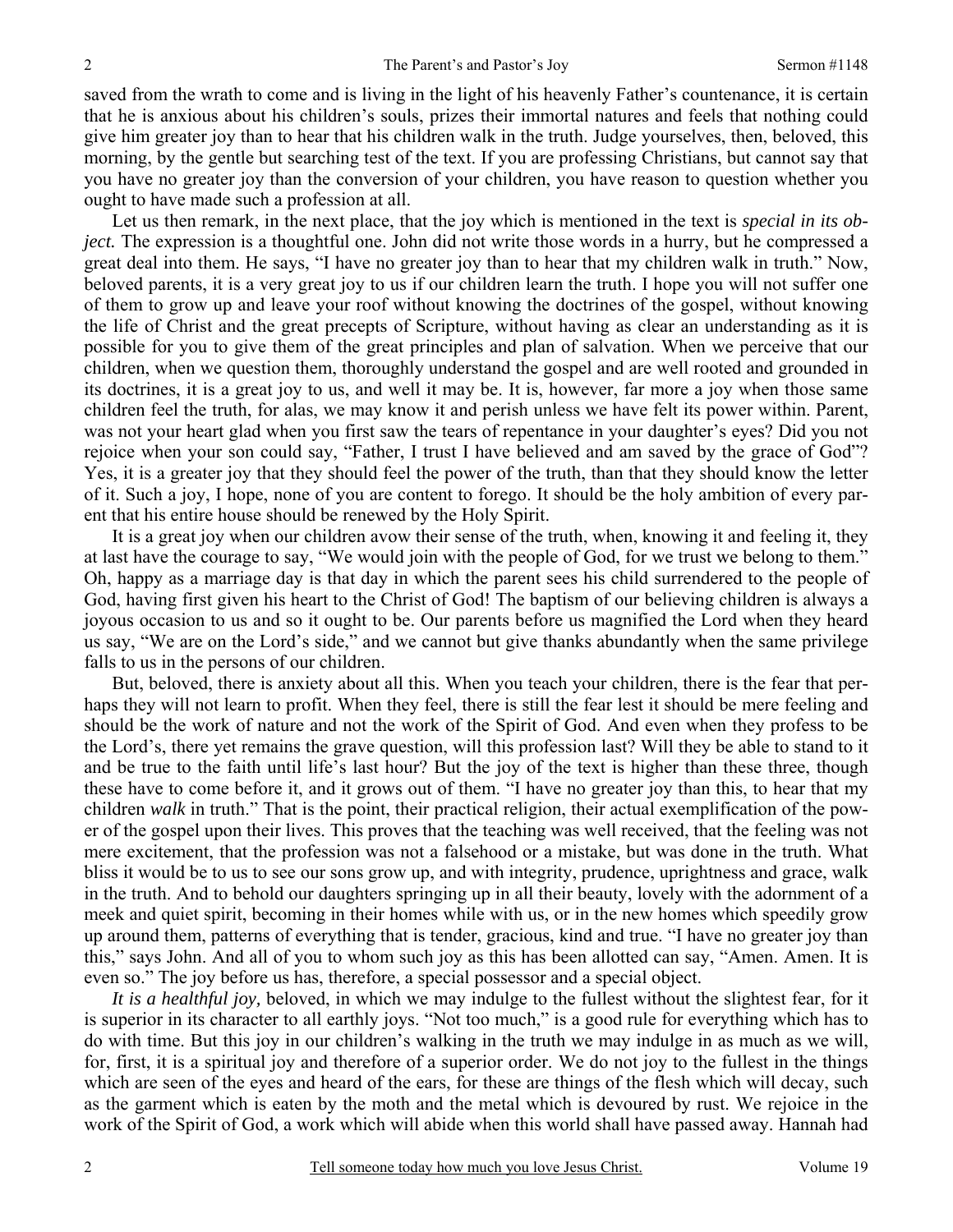some joy in the new coat which she made for young Samuel, but a far higher delight in the new heart which early showed itself in his actions. Our son promoted to be a king might cause us some delight, but to see our children made "princes in all the earth," according to that ancient promise, would be a greater delight by far. Rejoice in it then, without trembling, for spiritual joy will never intoxicate. Such joy arises from love to God, and is therefore commendable. We love to see our children converted because we love God. Out of love to Him, by His grace, we gave ourselves to Him and now, in later years, the same love prompts us to present our children. As Barzillai in his old age prayed David to accept the personal service of his son, Chimham, so would we, when our own strength declines, present our offspring to the Lord, that they may supply our lack of service. We have said—

> *"Had I ten thousand thousand tongues, Not one should silent be. Had I ten thousand thousand hearts, I'd give them all to Thee."*

 Now as we have only one tongue of our own, we are intensely earnest that our children's tongues should sound forth the praises of the Savior. We have not another life on earth to call our own, but here are lives which the Lord has given us, and we are delighted that He should have them for Himself. We cry, "Lord, take this child's life and let it all be spent to Your service, from his earliest days till gray hairs shall adorn his brow." It is like the old soldier coming up to his king and saying, "I am worn out in your service, but you are so good a monarch that I have brought my son that he may serve you from his youth up. Let him take his father's place, and may he excel him in valor and in capacity to serve his king and country." Now, when our children walk in truth and love to God, it makes us rejoice that another heart is consecrated to His service. We may well rejoice in the salvation and in the sanctification of our sons and daughters, because this is the way in which the kingdom of Christ is to be extended in the world. The hand which has held the standard aloft in the midst of the fury of war is at last palsied in death. Happy is that standard-bearer who, with expiring eyes, can see his own son springing forward to grasp that staff and keep the banner still floating above the host. Happy Abraham to be followed by an Isaac! Happy David to be succeeded by a Solomon! Happy Lois, to have Eunice for a daughter, and happy Eunice to have Timothy for a son! This is the apostolic succession in which we believe and for which we pray. How, in years to come, are we to see a seed of piety flourishing in the land and the world conquered to Christ? How, indeed, but by means of the young men of Israel? We shall be sleeping beneath the green lawn of the cemetery in peace, other voices will be heard in the midst of the assemblies of the saints, and other shoulders will bear the ark of the Lord through the wilderness. Where are our successors? From where shall come these succeeding voices, and from where those needed shoulders of strength? We believe they will come from among our children. And if God grants it shall be so, we shall need no greater joy.

I will tell you why this is peculiarly the great joy of some Christian parents—it is because they have made it *a subject of persistent prayer.* That which comes to us by the gate of prayer comes into the house with music and rallying. If you have asked for it with tears, you will receive it with smiles. The joy of an answer to prayer is very much in proportion to the wrestling which went with the prayer. If you have felt, sometimes, as though your heart could break for your offspring unless they were soon converted to God, then, I will tell you, when they are converted you will feel as though your heart would break the other way out of joy to think that they have been saved. Your eyes, which have been red with weeping over their youthful follies, will one day become bright with rejoicing over holy actions which will mark the work of the grace of God in their hearts. No wonder that Hannah sang so sweetly, for she had prayed so earnestly. The Lord had heard her and the joy of the answer was increased by the former anguish of her prayer. We have no greater joy than this that our children walk in the truth. And it is a right and allowable joy. It springs from good sources and we need not be afraid to indulge it.

*This joy is quickening in its effect.* All who have ever felt it know what an energy it puts into them. Those of you who have never yet received it, but desire it, will, I trust, be quickened by the desire. This is what it means. Is one son in the family converted to God? In that fact we rejoice. But we cannot linger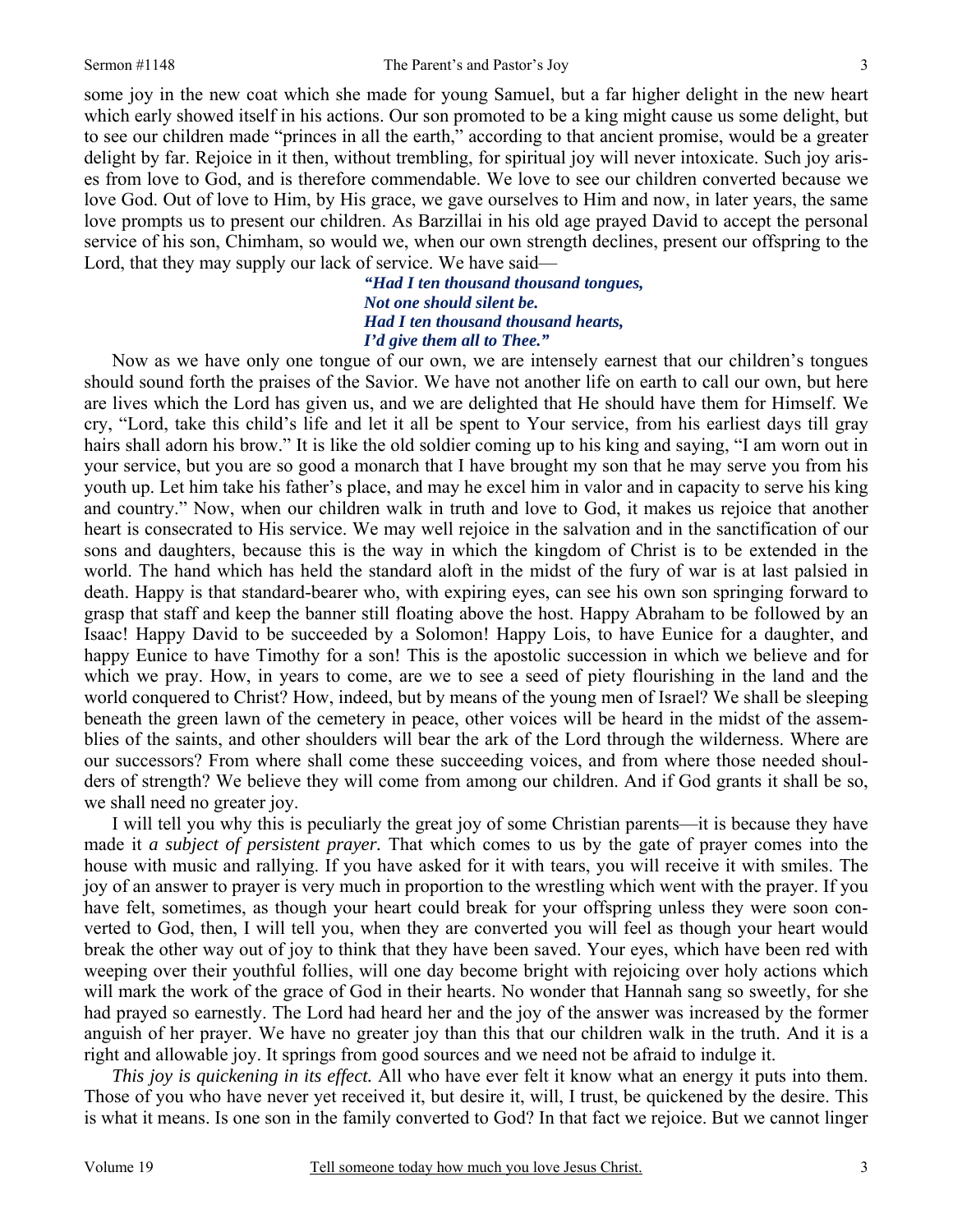over joy for one; we are compelled to think of the others. If God has been pleased to call half a household to salvation, there is a hunger and thirst in the parent's heart after this luscious delight, and that parent cries, "Lord, let them all be brought in, let not one be left behind." Are some of you, this morning, so happy as to see all your children converted? I know some of you are. Oh how holy and how heavenly ought your families to be when God has so favored you above many of His own people. Be very grateful and while you are joyous, lay the crown of your joy at your Savior's feet. And if you have now a church in your house, maintain the ordinance of family worship with the greater zeal and holiness, and pray for others that the Lord, in like manner, may also visit them.

Beloved, have you some of your children converted while others remain unsaved? Then I charge you; let what the Lord has done for some encourage you concerning the rest. When you are on your knees in prayer, say to your heavenly Father, "Lord, You have heard me for a part of my house, I beseech You therefore, to look in favor upon it all, for I cannot bear that any of my dear children should choose to remain Your enemies and pursue the road which leads to hell. You have made me very glad with the full belief that a portion of my dear ones walk in the truth, but I am sad because I can see from the conduct of others that they have not yet been changed in heart, and therefore do not keep Your statutes. Lord, let my whole household eat of the Paschal Lamb and with me come out of Egypt, through Your grace." I am sure, beloved, this is how you feel, for every true Christian longs to see all his children the called of the Lord. Suppose it could be put to us that one child of our family must be lost and that we should be bound to make the dreadful choice of the one to be cast away? We should never bring ourselves to it; it would be too terrible a task. God will never appoint us such a misery. We have heard of a poor Irish family on shipboard, very numerous and very needy. A kind friend proposed to the father to give up entirely one of the little ones to be adopted and provided for. It was to be entirely given up, never to be seen again or in any way claimed as theirs and the parents were to make the selection. It is a long story, but you know how the discussion between the parents would proceed. Of course they could not give up the eldest, for the simple reason that he was the first-born. The second was so like the mother. The third was too weak and sickly to be without a mother's care. So the excuses went on throughout the whole family, till they came to the last, but no one dared even to hint that the mother should be deprived of her darling. No child could be parted with; they would sooner starve together than renounce one. Now, I am sure if the bare giving up a child to be adopted by a kind friend would be a painful thing, and we could not come to a decision as to which to hand over, we could far less be able to surrender one beloved child to eternal destruction. God forbid we should dream of such a thing. We would cry day and night, "No, Lord, we cannot see them die. Spare them, we pray You!" We could almost rival the spirit of Moses, "Blot my name out of the book of life sooner than my children should be castaways. Save them, Lord! Save every one of them without exception, for Your mercy's sake!" We should make no differences in our prayers between one child and another. Now, I am sure that we should be quite right in such desires and emotions and very wrong if we were able to sit down and contemplate the eternal ruin of our own offspring with calm indifference. God has made you parents and He does not expect you to act otherwise than as a parent's relations require you to act. That which would be unnatural cannot be right. As a Father, Himself, the Lord yearns over His erring children and He can never be grieved with us if we do the same. Nowhere do you meet with rebukes of natural parental love unless it unwisely winks at sin. Even David's bitter lamentation, "O Absalom, my son, my son, would God I had died for you! O Absalom, my son, my son!" is not censured by the Lord. Neither do we find Him rebuking Abraham for saying, "O that Ishmael might live before You!" These desires are so consistent with the natural instincts which He has, Himself, implanted, that, even if they are not always granted, they are never reprehended. Even if our child should turn out to be an Esau, or an Ishmael, or an Absalom, yet the prayers of the father for him are not forbidden. How could they be? Do not be afraid at any time when pleading for the souls of your children. Be persistent, be eager, be earnest not for the child's life, that you must leave with God. Not for the child's health, that also, you may make a secondary matter, but for the child's soul. Stint not yourself in this, but wrestle as hard as you will, and say, "I will not let go except You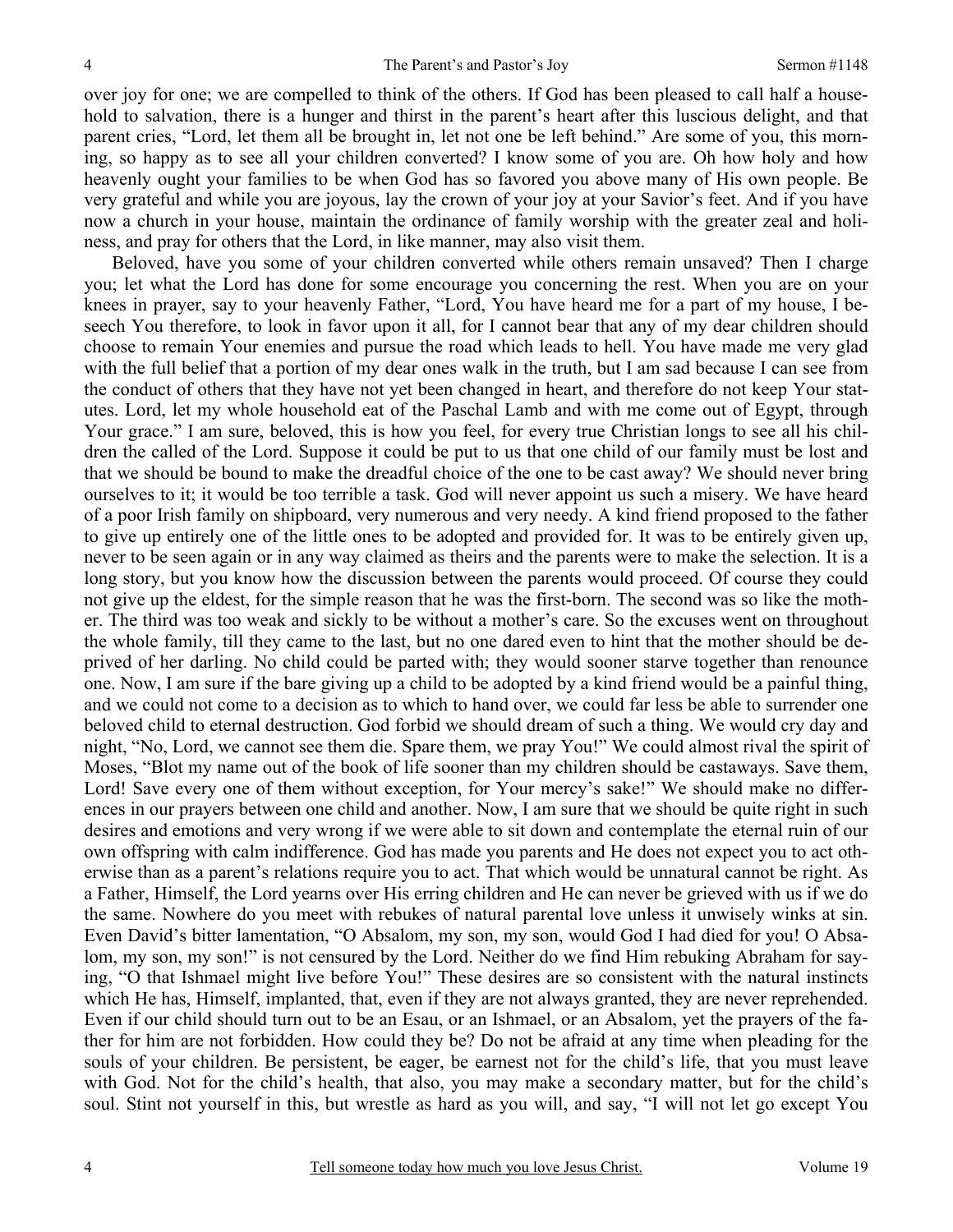bless my children, every one of them! Their unregenerate state is my deepest sorrow. O Lord, be pleased to recover them from it."

Once more, this high joy of which we have spoken is *very solemn in its surroundings,* for it involves this alternative—"What if my children should not walk in the truth?" Well, that means for us, during this life, many sorrows, nights of sleeplessness and days of anxiety. I have seen good men and great men crushed beneath the daily trouble caused by their children. "Children," said one, "are doubtful blessings," and he was near the truth. Blessings they are, and they can be made by God the choicest of blessings. But if they shall grow up to be dissolute, impure, ungodly, they will make our hearts ache—

#### *"How sharper than a serpent's tooth it is To have a thankless child."*

No cross is so heavy to carry as a living cross. Next to a woman who is bound to an ungodly husband, or a man who is unequally yoked with a graceless wife, I pity the father whose children are not walking in the truth, who is yet, himself, an earnest Christian. Must it always be so, that the father shall go to the House of God and his son to the alehouse? Shall the father sing the songs of Zion, and the son and daughter pour forth the ballads of Belial? Must we come to the communion table alone, and our children be separated from us? Must we go on the road to holiness and the way of peace, and behold our dearest ones traveling with the multitude the broad way, despising what we prize, and rebelling against Him whom we adore? God grant it may not be so, but it is a very solemn reflection. More solemn, still, is the vision before us if we cast our eyes across the river of death into the eternity beyond. What if our children should not walk in the truth and should die unsaved? There cannot be tears in heaven, but if there might, the celestials would look over the bulwarks of the new Jerusalem and weep their fill at the sight of their children in the flames of hell, forever condemned, forever shut out from hope. What if those to whom we gave being should be weeping and gnashing their teeth in torment while we are beholding the face of our Father in heaven! Remember the separation time must come. O you thoughtless youths! Between you and your parents there must come an eternal parting! Can you endure the thought of it? Perhaps your parents will first leave this world. Oh, that their departure might touch your consciences and lead you to follow them to heaven! But if you go first, unforgiven, impenitent sinners, your parents will have a double woe in their hour. How sadly have I marked the difference, when I have gone to the funeral of different young people. I have been met by the mother who told me some sweet story about the girl and what she did in life and what she said in death. And we have talked together before we have gone to the grave with a subdued sorrow which was near akin to joy. I have not known whether to console or to congratulate. But in other cases, when I have entered the house, my mouth has been closed. I have asked few questions and very little has been communicated to me. I have scarcely dared to touch upon the matter. By-and-by the father has whispered to me, "The worst of all is, sir, we had no evidence of conversion. We would have gladly parted with the dear one might we have had some token for good. It breaks my wife's heart, sir. Comfort her if you can." I have felt that I was a poor comforter, for to sorrow without hope is to sorrow indeed. I pray it may never be the lot of any one of us to weep over our grown-up sons and daughters dead and twice dead. Better were it that they had never been born. Better that they had perished like untimely fruit, than that they should live to dishonor their father's God and their mother's Savior, and then should die to receive, "Depart, you cursed," from those very lips which to their parents will say, "Come, you blessed of My Father, inherit the kingdom prepared for you." Proportionate to the greatness of the joy before us is the terror of the contrast. I pray devoutly that such an overwhelming calamity may never happen to anyone connected with any of our families.

So far I have conceded the text to parents. Now I am going to take it for myself and my brethren.

**II.** You may view, dear friends, the text as specifying the PASTOR'S greatest reward. "I have no greater joy than to hear that my children walk in truth." The minister who is sent of God has spiritual children. They are as much his children as if they had literally been born in his house, for to their immortal nature he stands under God in the relationship of father. It would seem we shall have but faint memories in heaven of earthly relationships, seeing they are there neither married nor given in marriage, but are as the angels of God. Therefore, the relationship of son and father will not exist in heaven,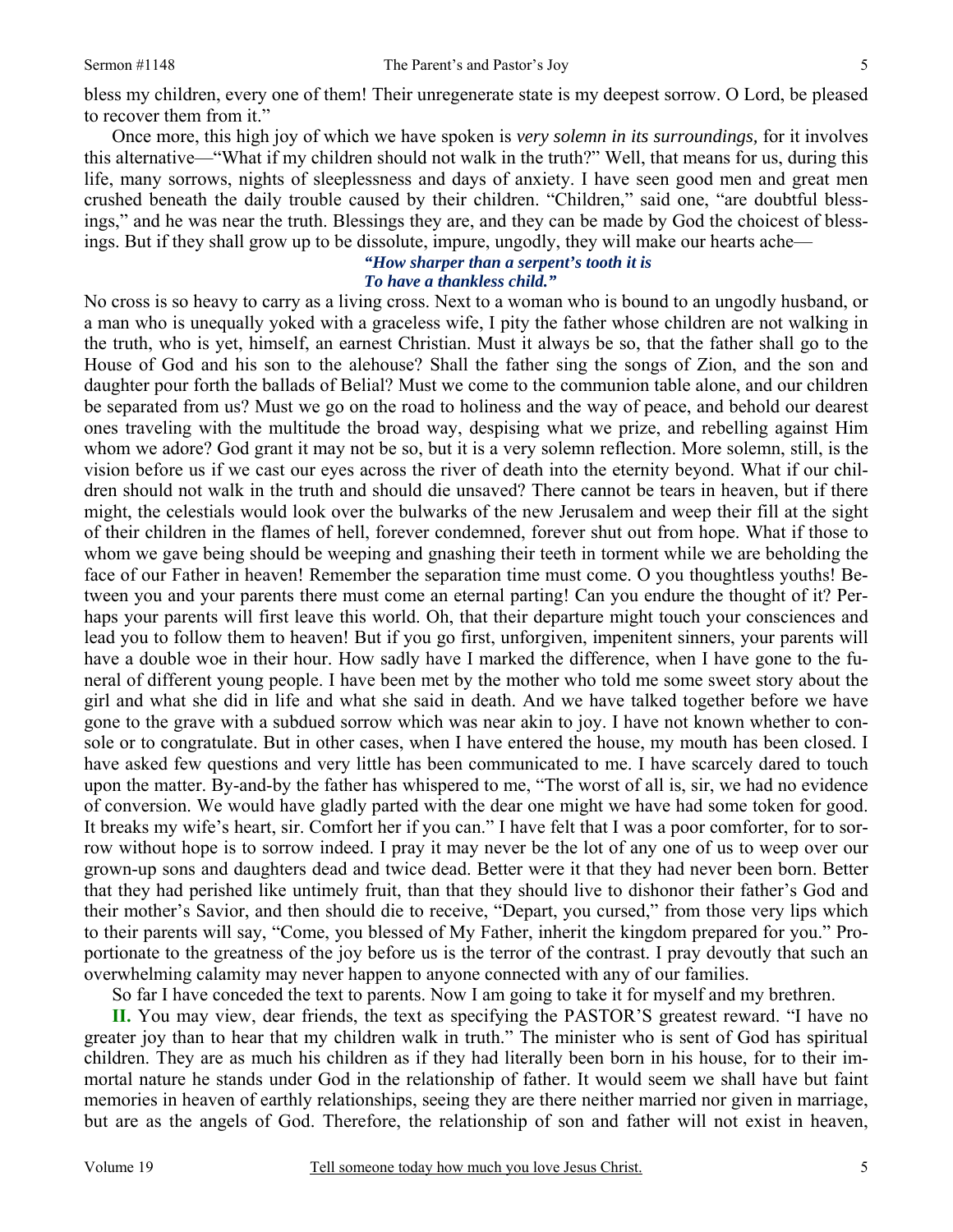though I cannot but think that spirits which were grouped on earth will be associated in glory. But the duties and bonds of relationship will be ended. Relationships which relate to soul and spirit will last on. I may not look upon my sons in heaven as my children, but I shall recognize many of you as such, for it is through your soul, or rather your new-born spirit, I am related to you. No minister ought to be at rest unless he sees that his ministry brings forth fruit, and men and women are born unto God by the preaching of the word. To this end we are sent to you, not to help you to spend your Sundays respectably, nor to quiet your conscience by conducting worship on your behalf. No, sirs, ministers are sent into the world for a higher purpose. And if your souls are not saved, we have labored in vain as far as you are concerned. If in the hands of God we are not made the means of your new birth, our sermons and instructions have been a mere waste of effort and your hearing has been a mere waste of time to you, if not something worse. To see children born unto God, that is the grand thing. Therefore every preacher longs to be able to talk about his spiritual sons and daughters. John did so.

Those who are the preacher's children are often known to him. They were to John or else he could not have spoken of them as, "my children," and could not have had joy in them as his children. From this I draw the inference that it is the duty of everyone who receives spiritual benefit, and especially conversion, from any of God's servants, to let them know of it. John speaks about his children, but supposing there had been persons converted and John had never heard of it? Suppose they had never made any profession, never joined the church? John might have lived and died without the comfort of knowing them, and without the joy of hearing that they walked in truth. Therefore, permit me to remind some of you who, I trust, know the Lord, but have never confessed His name, that you do us grievous wrong. We have sought your good and God has blessed us to you. But you deny us the fruit of our labor, which is that we should hear that God has owned our ministry in your consciences. Do not continue to defraud the laborer of his hire. You know how refreshing it is to the preacher, information that he has won a soul for Jesus. As cold water to a thirsty soul in a parching desert is such good news to us. I have had many such cups of water, but I am growing thirsty for more. I am grateful when the Lord works as He did only the other day, and I hear of it. I preached to you, one morning, a sermon to despairing souls [#1146 *Consolation for the Despairing*]. I said there might be few, then present, to whom it would apply. It was very grateful to me to find, a day or so after, that a friend from a considerable distance had been moved to come here that morning, and, after many years of despair, was brought into light and liberty through the sermon. Oh, how glad I felt! You cannot help preaching when you know that saving results follow. If God's Holy Spirit has blessed our word to you, do not refrain from acknowledging the blessing. Put on Christ publicly in baptism, according to His command—unite yourself with His church and commune with the people among whom you have been born unto God.

It seems from our text that John was in the habit of hearing about his spiritual children—"I have no greater joy than *to hear"—*mark that—"than *to hear* that my children walk in the truth." That implies that if you make a profession of your faith, people will talk about you. John could not have heard if others had not spoken. The man, who makes a profession of religion, especially in a church like this, will be watched by all the world's eyes, and not by very friendly critics, either. There are those at home, who know not the Savior, who, if they can find any fault in your character, will throw it at you, and say, "That is your religion, is it!" You will be men much spoken of, and reports of you will come to us, bad or good, we shall be sure to hear of them. We practice no spy system among the members of our church and yet somehow or other in this large church of four thousand five hundred members, it very rarely happens that a gross act of inconsistency is long concealed. Birds of the air tell the matter. The eagleeyed world acts as policeman for the church and with no good intent becomes a watchdog over the sheep, barking furiously as soon as one goes astray. I assure you, I have no greater joy than when I hear that the members of the church are walking in truth. When, for instance, a young Christian man dies, and his master writes to me, saying, "Have you got another member in your church like so-and-so? I never had such a servant before. I deplore his loss, and only wish I might find another of equally excellent character." Very different is our feeling when we hear it said, as we do sometimes, "I would sooner live with an ungodly man than with a professor of religion, for these professing Christians are a great deal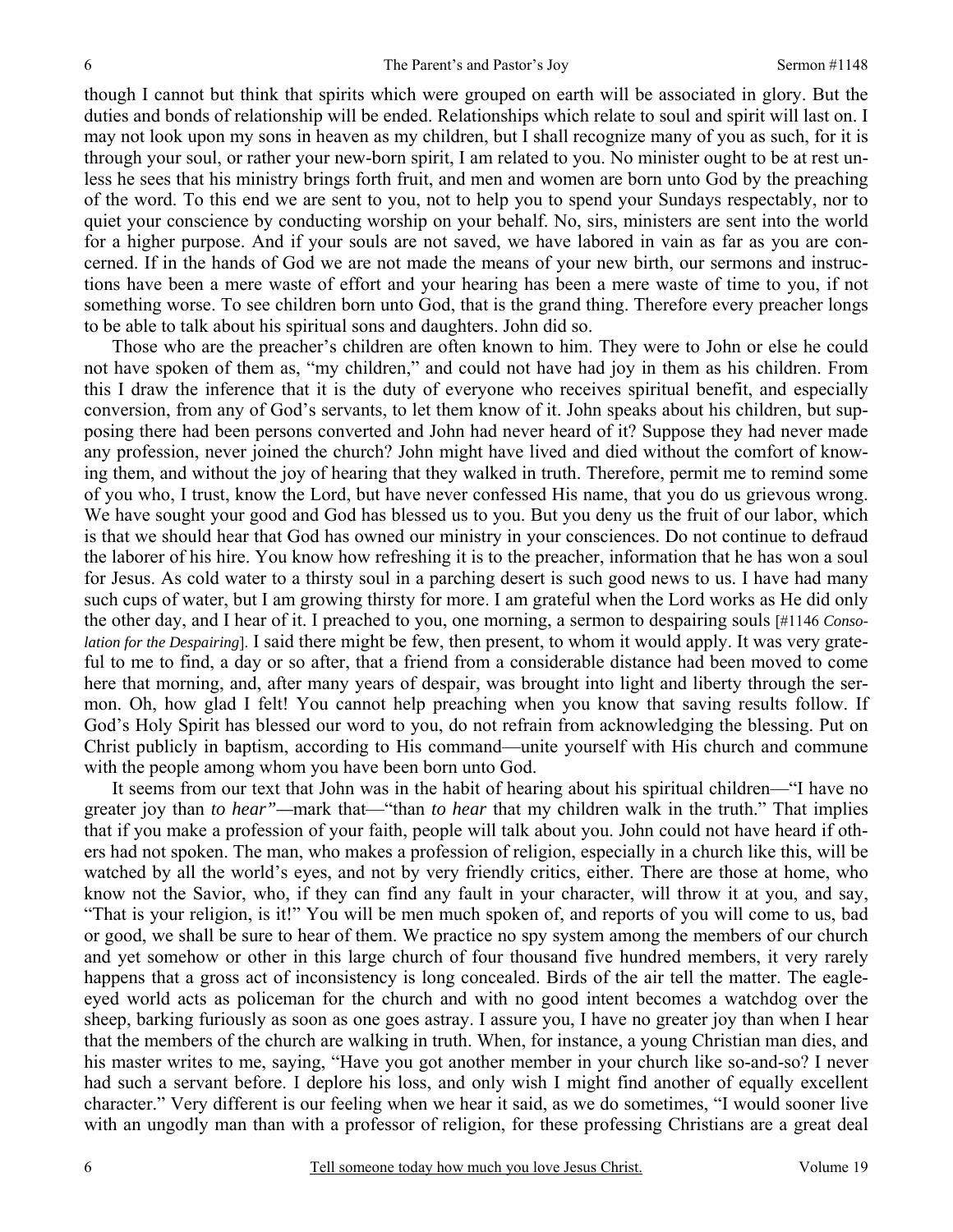worse tempered and more cantankerous than mere worldly people." Shame, shame on anybody, who makes the world justly bring up so evil a report. Our joy is that there are others against whom no accusation can justly be brought.

You noticed that the apostle speaks of their "walk." The world could not report their private prayers and inward emotions. The world can only speak of what it sees and understands. So John heard of their "walk," their public character and deportment. Be careful, be careful of your private lives, my brethren, and I believe your public lives will be sure to be right. Remember that it is upon your public life that the verdict of the world will very much depend, therefore watch every step, action, and word lest you err in any measure from the truth.

What is it to "walk in the truth"? It is not walking in *the* truth, or else some would suppose it meant that John was overjoyed because they were sound in doctrine and cared little for anything else. His joyous survey did include their orthodoxy in creed, but it reached far beyond. We will begin at that point and grant that it is a great joy to see our converts standing fast in the truth, and, brethren, I am glad, indeed, when I hear that you hold fast the essential, fundamental, cardinal truths of our holy faith. I rejoice that the nonsense of the so-called "modern thought" has no charms for you. You have not turned aside to doubt the deity of Christ, or the fall of man, or the substitutionary sacrifice, or the authenticity and inspiration of Scripture, or the prevalence of prayer. I am thankful that you hold fast the grand old doctrines of grace and refuse to exchange them for the intellectual moonshine so much in vogue just now. It is a great thing to hear of our people that they are abiding in the truth as they have been taught. But to *walk in truth* means something more, it signifies action in consistency with truth. If you believe that you are fallen, walk in consistency with that truth by watching your fallen nature and walking humbly with God. Do you believe that there is one God? Walk in that truth and reverence Him and none beside. Do you believe in election? Prove that you are elect, walk in truth as the chosen, peculiar people of God, zealous for good works. Do you believe in redemption? Is that a fundamental truth with you? Walk in it, for "you are not your own, you are bought with a price." Do you believe in effectual calling and regeneration as the work of the Spirit of God? Then walk in the power of God and let your holy lives prove that you have, indeed, been renewed by the supernatural work of God's grace. Walk in consistency with what you believe.

But walking in truth means yet more, it signifies "be real." Much of the walking to be seen in the world is a vain show, the masquerade of religion, the mimicry of godliness. In too many instances the man wears two faces under one hat and possesses a duplicate manhood. He is not real in anything good, he is a clever actor and no more. Alas, that one should have to say it; very much of the religiousness of this present age is nothing more than playing at religion. Why, look at the Christian year of the Ritualistic party in our national church, look at it, and tell me, what is it? It is a kind of practical charade, of which a sort of Passion-play is one act. The life of Christ is supposed to be acted over again, and we are asked to sing carols as if Jesus were just born, eat salt fish because He is fasting, carry palms because He is riding through Jerusalem, and actually to hear a bell toll His funeral knell as if He were dying. One day He is born and another day He is circumcised, so that the year is spent in a solemn make-believe, for none of these things are happening. But the Lord Jesus sits in heaven, indignant to be made a play of. Have nothing do with such things. Leave the shadows and pursue the substance. Worship Christ as He is and then you will regard Him as "the same yesterday, today, and forever." When men see you, let them see that what you believe, you believe in downright earnest, and that there is no sham about you. Then they might call you a bigot, for which be thankful. Take the word home, keep it as an honorable title, far too good to be flung back upon your foe. They may call you a wild enthusiast. In return pray God to make them enthusiastic too, for in such a cause one cannot be too much in earnest. Do not go through the world like respectable shades, haunting the tomb of a dead Christ, but be alive with the life of God, alive from head to foot to divine realities, so will you walk in truth. See how truly the apostles bore themselves. They were ready to die for the truth they held, and all their lives they were making sacrifices for it. Let your truthfulness be so powerful a force that others can see that you are carried away by its force and governed by its impulses. "I have no greater joy than this."